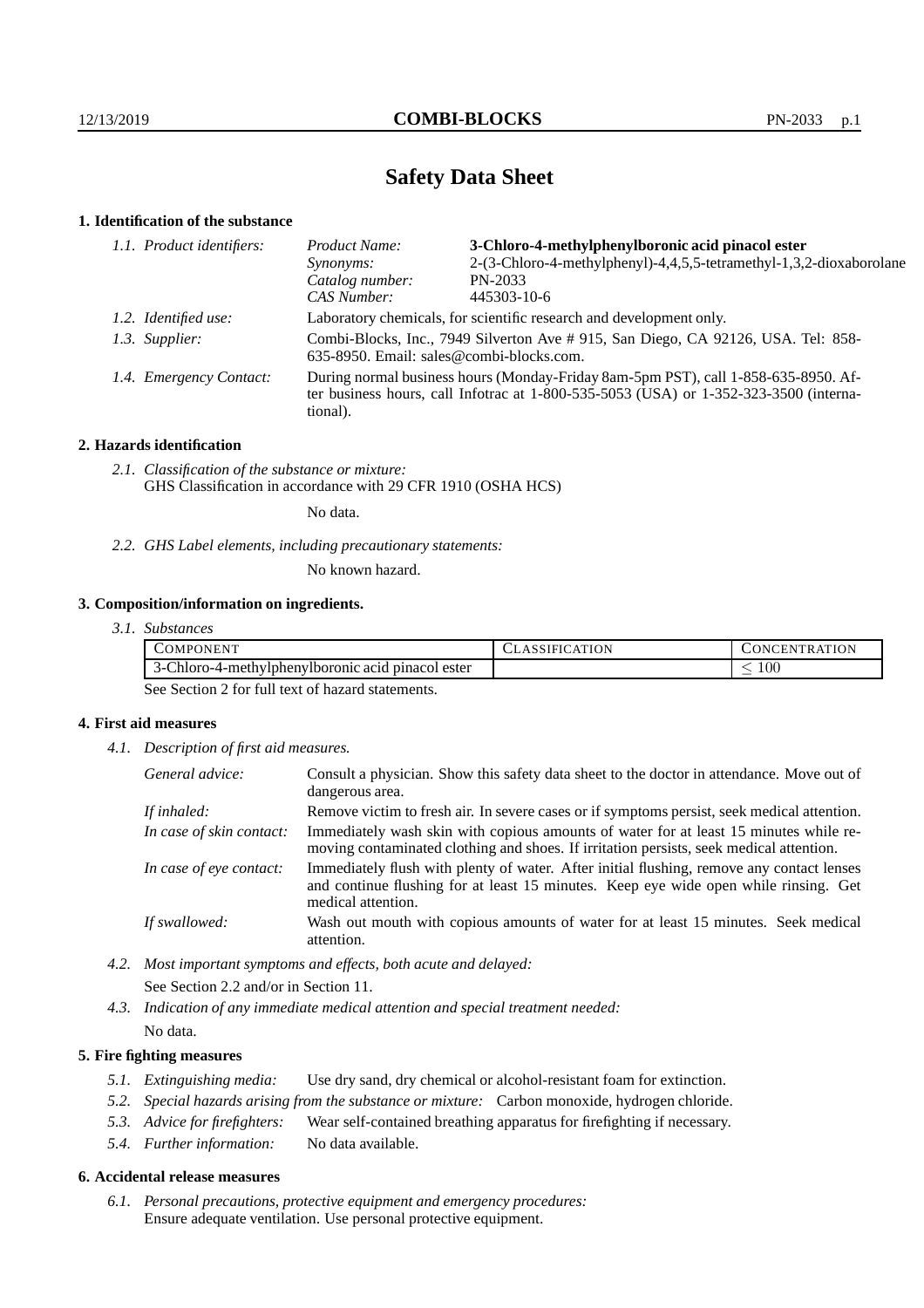|                          | 6.2. Environmental precautions:                                                                                                                                                                                                                                       |                                                                                                                                                                                                                                                                                                                        |  |  |
|--------------------------|-----------------------------------------------------------------------------------------------------------------------------------------------------------------------------------------------------------------------------------------------------------------------|------------------------------------------------------------------------------------------------------------------------------------------------------------------------------------------------------------------------------------------------------------------------------------------------------------------------|--|--|
|                          | Should not be released into the environment. See Section 12 for additional ecological information.                                                                                                                                                                    |                                                                                                                                                                                                                                                                                                                        |  |  |
|                          | 6.3. Methods and materials for containment and cleaning up:                                                                                                                                                                                                           |                                                                                                                                                                                                                                                                                                                        |  |  |
|                          | Sweep up or vacuum up spillage and collect in suitable container for disposal.                                                                                                                                                                                        |                                                                                                                                                                                                                                                                                                                        |  |  |
|                          | 6.4. Reference to other sections:                                                                                                                                                                                                                                     |                                                                                                                                                                                                                                                                                                                        |  |  |
|                          |                                                                                                                                                                                                                                                                       | Refer to protective measures listed in Sections 8 and 13.                                                                                                                                                                                                                                                              |  |  |
|                          | 7. Handling and storage                                                                                                                                                                                                                                               |                                                                                                                                                                                                                                                                                                                        |  |  |
|                          | Avoid contact with skin and eyes. Avoid inhalation of vapour or mist. Keep away<br>7.1. Precautions for safe handling:<br>from sources of ignition - No smoking. Take measures to prevent the build up of electro-<br>static charge. For precautions see section 2.2. |                                                                                                                                                                                                                                                                                                                        |  |  |
|                          |                                                                                                                                                                                                                                                                       | 7.2. Conditions for safe storage, including any incompatibilities: Keep container tightly closed in a dry and well-ventilated<br>place. Containers which are opened must be carefully resealed and kept upright to prevent<br>leakage.                                                                                 |  |  |
|                          | 7.3. Specific end use(s):                                                                                                                                                                                                                                             | Laboratory chemicals, for scientific research and development only.                                                                                                                                                                                                                                                    |  |  |
|                          | 8. Exposure Controls / Personal protection                                                                                                                                                                                                                            |                                                                                                                                                                                                                                                                                                                        |  |  |
| 8.1. Control parameters: |                                                                                                                                                                                                                                                                       |                                                                                                                                                                                                                                                                                                                        |  |  |
|                          |                                                                                                                                                                                                                                                                       | Components with workplace control parameters: Contains no substances with occupational exposure limit values.                                                                                                                                                                                                          |  |  |
|                          | 8.2. Exposure controls:                                                                                                                                                                                                                                               |                                                                                                                                                                                                                                                                                                                        |  |  |
|                          |                                                                                                                                                                                                                                                                       | Appropriate engineering controls: Ensure that eyewash stations and safety showers are close to the workstation<br>location. Ensure adequate ventilation, especially in confined areas.                                                                                                                                 |  |  |
|                          | Personal protective equipment:                                                                                                                                                                                                                                        |                                                                                                                                                                                                                                                                                                                        |  |  |
|                          | Eye/face protection:                                                                                                                                                                                                                                                  | Wear appropriate protective eyeglasses or chemical safety goggles as described by OSHA's<br>eye and face protection regulations in 29 CFR 1910.133 or European Standard EN166.                                                                                                                                         |  |  |
|                          | Skin protection:                                                                                                                                                                                                                                                      | Handle with gloves. Gloves must be inspected prior to use. Use proper glove removal<br>technique (without touching glove's outer surface) to avoid skin contact with this product.<br>Dispose of contaminated gloves after use in accordance with applicable laws and good<br>laboratory practices. Wash and dry hands |  |  |
|                          | <b>Body Protection:</b>                                                                                                                                                                                                                                               | Complete suit protecting against chemicals, Flame retardant antistatic protective clothing.,<br>The type of protective equipment must be selected according to the concentration and<br>amount of the dangerous substance at the specific workplace.                                                                   |  |  |
|                          | Respiratory protection:                                                                                                                                                                                                                                               |                                                                                                                                                                                                                                                                                                                        |  |  |

Control of environmental exposure: Prevent further leakage or spillage if safe to do so. Do not let product enter drains.

# **9. Physical and chemical properties**

*9.1. Information on basic physical and chemical properties*

| (a)       | Appearance:                                   | Solid               |
|-----------|-----------------------------------------------|---------------------|
| (b)       | Odour:                                        | No data             |
| (c)       | Odour Threshold:                              | No data             |
| (d)       | $pH$ :                                        | No data             |
| (e)       | Melting point/freezing point:                 | 50 - $60^{\circ}$ C |
| (f)       | Initial boiling point and boiling range:      | No data             |
| (g)       | Flash point:                                  | No data             |
| (h)       | Evaporatoin rate:                             | No data             |
| (i)       | Flammability (solid, gas):                    | No data             |
| (i)       | Upper/lower flammability or explosive limits: | No data             |
| $\rm(k)$  | Vapour pressure:                              | No data             |
| (1)       | Vapour density:                               | No data             |
| (m)       | Relative density:                             | No data             |
| (n)       | Water solubility:                             | No data             |
| $\rm (o)$ | Partition coefficient: n-octanol/water:       | No data             |
| (p)       | Auto-ignition:                                | No data             |
| (q)       | Decomposition temperature:                    | No data             |
| (r)       | Viscosity:                                    | No data             |
| (s)       | Explosive properties:                         | No data             |
| (t)       | Oxidizing properties:                         | No data             |